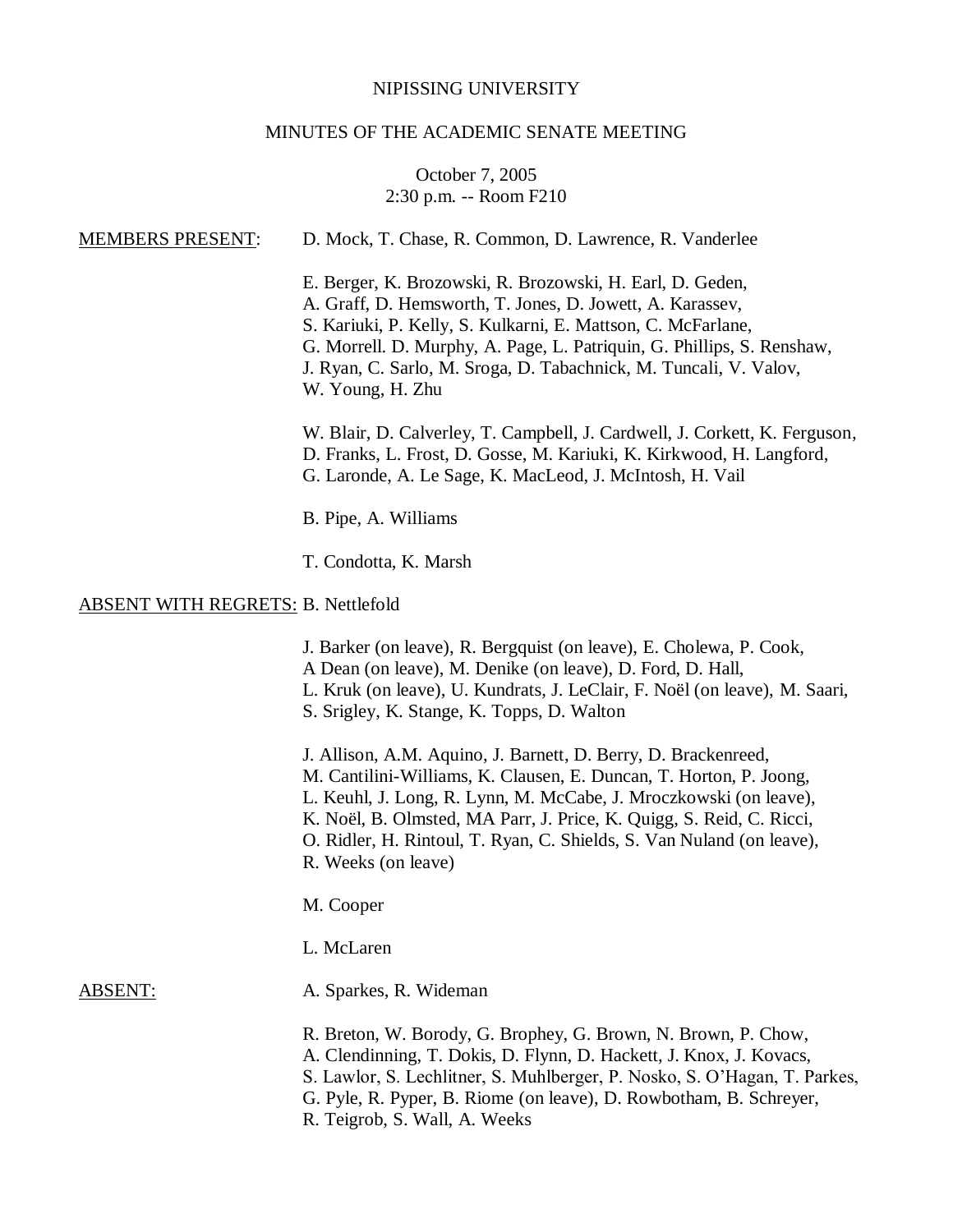R. Fix, C. Harvey, B. McMahon, M. Parr, C. Richardson, W. Richardson, J. Scott, G. Swanson, K. Waller

J. deBruyn

# MOTION #1: Moved by W. Blair, seconded by T. Campbell that the minutes of the regular meeting of the Academic Senate dated September 16, 2005 be adopted. CARRIED

# ANNOUNCEMENTS

Announcements by the President began with his comments on the high level of activity occurring at COU. Two key areas of activity are the lifting of the tuition freeze this year and the pressing issue of unfunded BIUs. It is expected that there will be a modest 2-3% increase in tuition fees. Senator Mock indicated that the provincial budget would not be announced until early to mid-November.

Senator Mock was pleased to state that there are more that 6500 students taking courses for the 2005-06 academic year at Nipissing University. This translates into more than 3800 FTEs. He also indicated that the new recruiting for the fall season was launched with the recent Ontario University Fair in Toronto. Forty-five faculty, staff and students worked at the Nipissing booth. He stressed that our strength was our people and this was evident at the fair which attracted more than 83,000 people.

Senator Mock was delighted to report that the Muskoka campus has grown to more than 100 FTEs. As a result of this increase in enrolment, alternate campus sites are currently being investigated. Other highlights of the past month include the official opening of Governor's House residence on September 30. This brings the total number of students living in residence to 1007. As well, faculty and staff with 5, 10, 15, 20, 25 and 30 years of service were recently honoured for their service. The President concluded his announcements by stating that seven of the 22 objectives of the strategic plan were currently being addressed. Six more task groups should be started in the next six weeks.

The Vice-President, Academic and Research announced that the program reviewers were now in place for classical studies, computer science and philosophy. History will be reviewed next semester and there will also be a UPRAC audit. Senator Chase indicated that a subcommittee of the University Research Council was close to bringing a draft strategic research plan back to URC for approval. This subcommittee includes Senator Kirkwood representing education, Senator Graff representing SSHRC and Senator Pyle representing NSERC. Once this plan is approved by Senate, it will be filed with the Canada Research Chair secretariat. Senator Chase also announced a new ad hoc committee on the teaching evaluation instrument. The current instrument is to be reviewed. Currently, the process is labour intensive as all evaluations must be scanned. It is hoped that the new instrument will be an on-line process. Since this is a Senate instrument, the recommendations from the ad hoc committee will go before Senate for approval. It is hoped this new instrument will be in place for spring 2006. Senator Chase concluded by displaying a new booklet issued by 3M Canada for the 3M teaching fellowship nominations. The deadline is March 2006.

The Dean of Education was pleased to announced that Senator Gosse's book *Jacky Tar* had recently been published.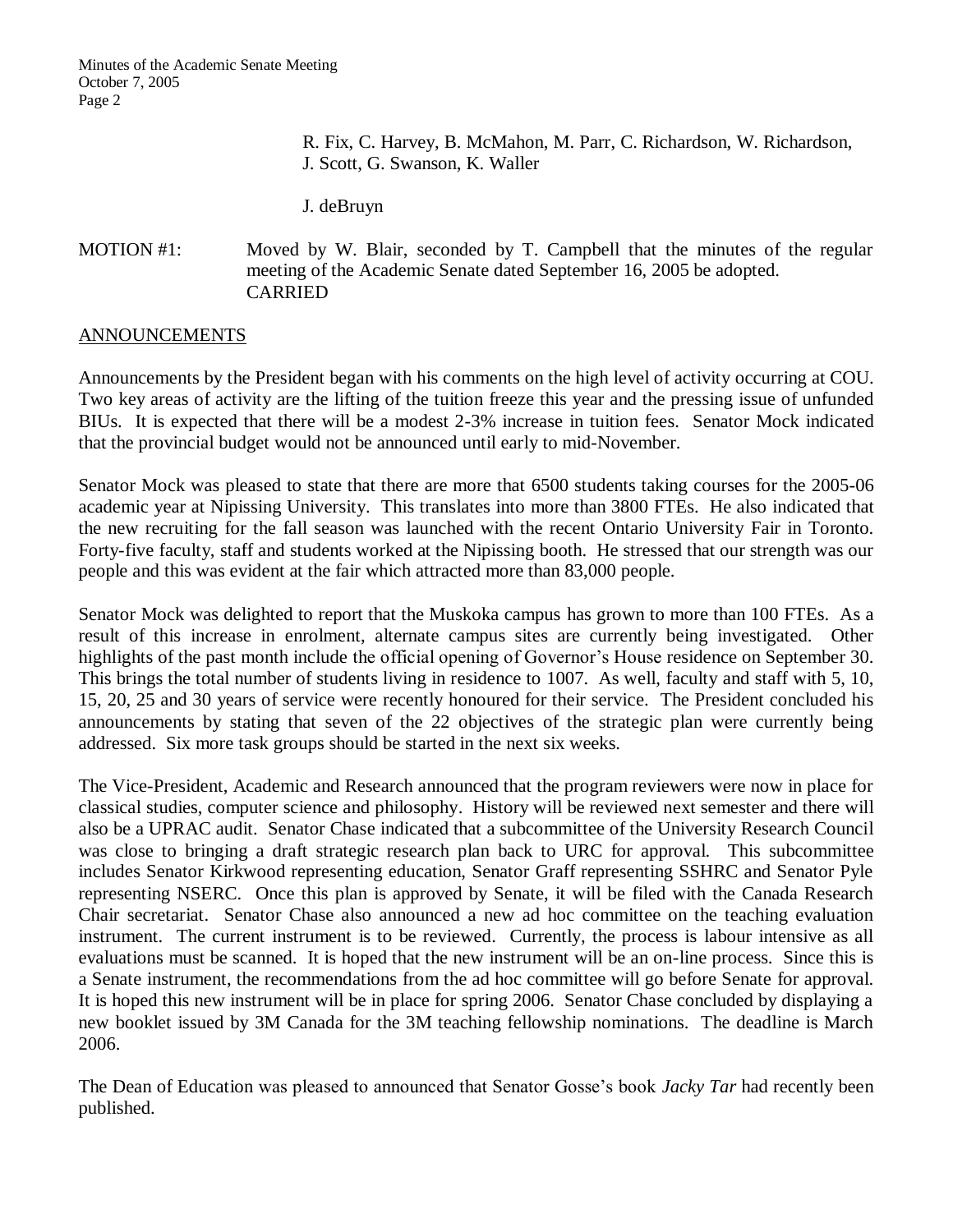Minutes of the Academic Senate Meeting October 7, 2005 Page 3

The Vice-President External of NUSU requested that faculty encourage their students to write for the Hibou. Senator Condotta was please to announce that there were now 13 clubs at the university including Biology, Habitat for Humanity and Students on Stage. He was also pleased that there was now a position on the NUSU executive for an education student. Recent elections for student representation were held. There were two disciplines for which there were no candidates, so elections will be held later. The student union expressed its concern with the lifting of the tuition freeze and the potential for tuition hikes. Senator Condotta conveyed NUSU's desire for increased availability of bursaries and OSAP. The NUSU representative also commented that there should be more student representation from faculty and students at the Ontario University Fair. He added that many potential students like to hear about university from a current student's perspective.

# QUESTION PERIOD

A question was brought forward regarding the lack of a budget to hire graders for the school of nursing. The response was there was no current provision in the nursing program for that cost, but it was hoped that following the supplementary budget from the province, there would be a provision made for nursing faculty to hire graders.

# REPORTS OF STANDING COMMITTEES

Executive Committee

MOTION #2: Moved by D. Mock, seconded by T. Jones that the Report of the Senate Executive Committee dated September 29, 2005 be received. CARRIED

# Academic Planning Committee

MOTION #3: Moved by T. Chase, seconded by AB Graff that the Report of the Academic Planning Committee dated September 15, 2005 be received. CARRED

# By-Laws and Striking Committee

MOTION #4: Moved by J. McIntosh, seconded by D. Gosse that the Report of the By-Laws and Striking Committee dated September 20, 2005 be received. CARRIED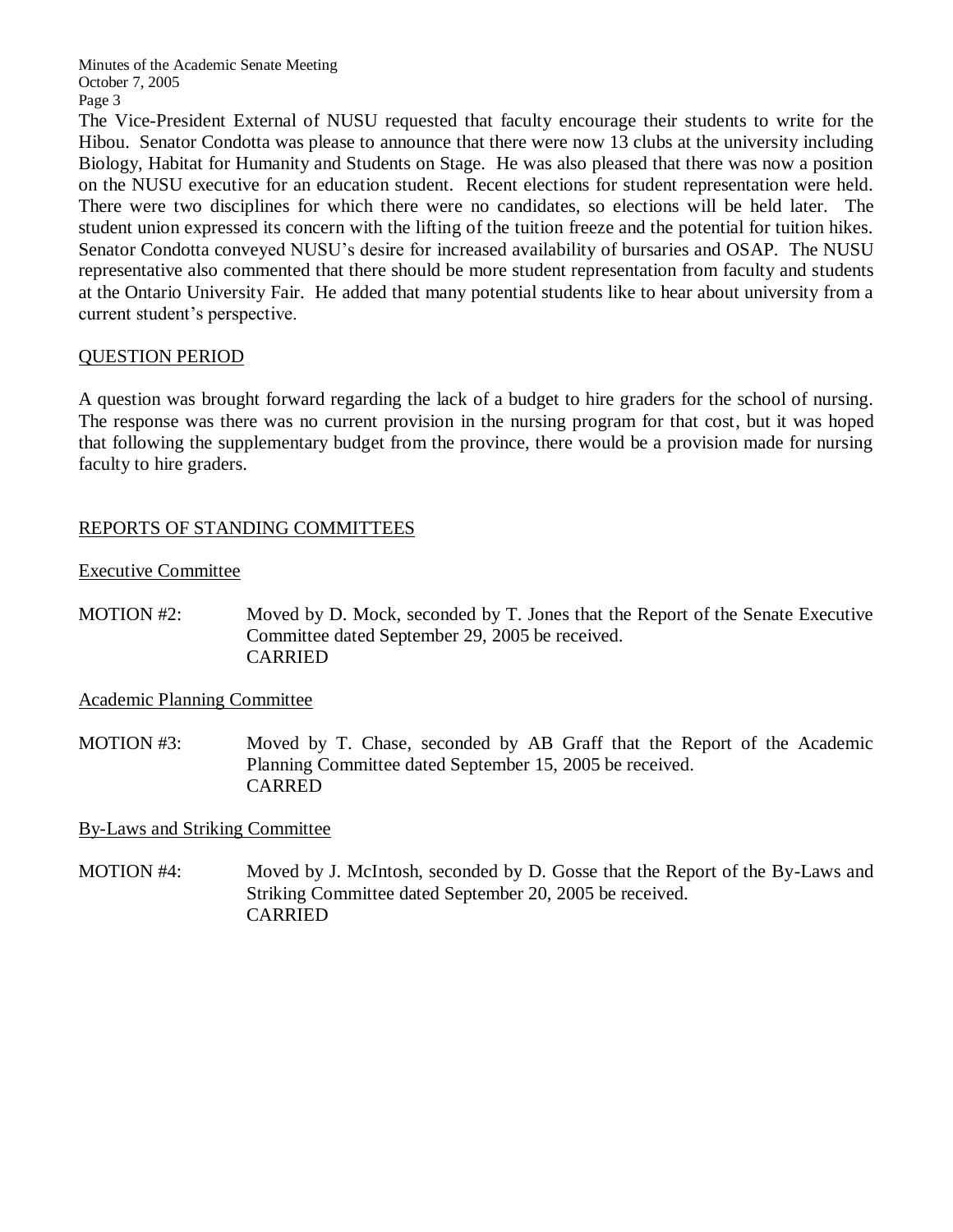Minutes of the Academic Senate Meeting October 7, 2005 Page 4

#### Admissions, Promotions and Petitions Committee

| MOTION #5: | Moved by D. Lawrence, seconded by A. Le Sage that the Admissions, Promotions<br>and Petitions Committee Report dated September 20, 2005 be received.<br><b>CARRIED</b> |
|------------|------------------------------------------------------------------------------------------------------------------------------------------------------------------------|
| MOTION #6: | Moved by D. Lawrence, seconded by K. Marsh that Senate grant degrees to those<br>students listed in Appendix A.                                                        |

CARRIED

### University Research Council

MOTION #7: Moved by T. Chase, seconded by M. Tuncali that the report of the University Research Council dated September 8, 2005 be received. CARRIED

### REPORTS OF REPRESENTATIVES ON OTHER BODIES

Senator Langford, a Senate representative on the Board of Governors, advised Senate there would be a retreat for Board members on October 22 and 23, 2005. Key issues to be discussed will be governance and fundraising.

### AMENDMENT OF BY-LAWS

#### **Notice of Motion**

That Senate amend the composition of the Senate Academic Planning Committee to state: four tenured or tenure-track Senators representing four departments of the Faculty of Arts & Science, who have at least two years previous experience at Nipissing University, elected for a two year term (two to be elected each year); four tenured or tenure-track Senators representing each division of the Faculty of Education program, who have at least two years previous experience at Nipissing University, elected for a two year term (two to be elected each year).

#### ELECTIONS

MOTION #8: Moved by T. Chase, seconded by R. Vanderlee that Senate strike an Ad Hoc Committee on the Course/Teaching Evaluation Instrument composed of one NUFA representative, one CASBU representative, one NUSU representative, Registrar or designate, Director of Finance or designate, Associate Dean of Arts and Science, Associate Dean of Education, one tenured Arts and Science senator and one tenured Education senator to report to Senate by December 2005. CARRIED